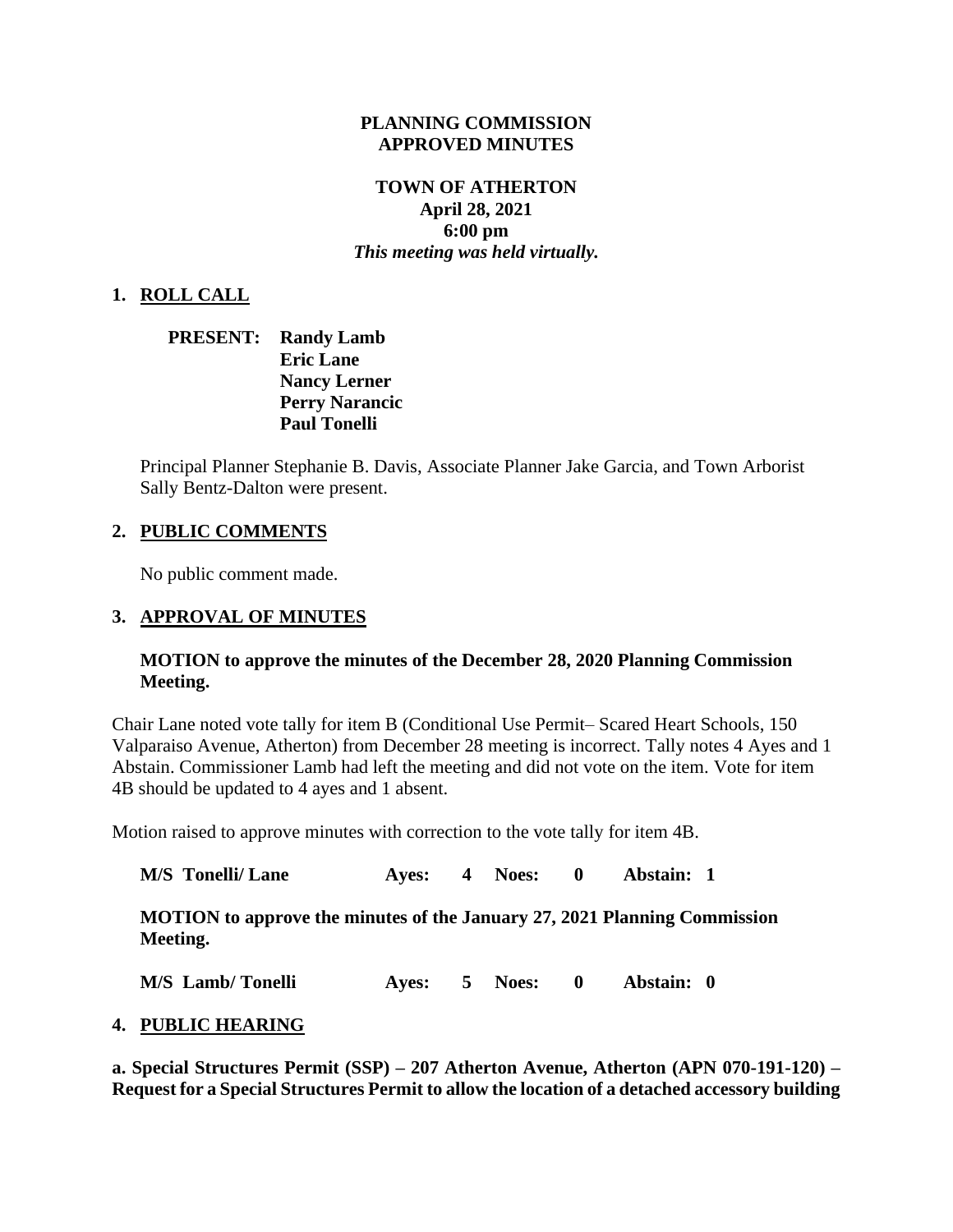### **to have the same front yard setback as the main dwelling. Atherton Municipal Code Chapters 17.15, 17.32, and 17.40.**

Associate Planner Garcia presented the staff report.

Open Public Hearing.

Project architect Jim Westover of William Duff Architects provided additional detail on the project, including use of structure and reasoning for location.

Public comment from representative of the neighbor at 211 Atherton, Ave. Stephen Rossi with concern to screening and visibility of structure from neighboring property. Mr. Rossi asked if possible to erect story poles to demonstrate height of proposed structure, more detail on the proposed new plantings for screening, if any understory screening is included, and contested assertion that site provides adequate existing screening.

Public comment from David Oshman, homeowner at 211 Atherton Ave, that the structure will be visible and requested additional screening to address existing second story windows overlooking neighboring backyard.

Closed public hearing.

Associate Planner Garcia responded that story poles are not required by the Town Municipal Code and that the Town has a landscape screening ordinance applicable to new buildings.

Town Arborist Sally Bentz-Dalton spoke to minimum screening requirements, and that new screening is based on a 5-year allowance for growth to maturity. She noted consideration can be given to require larger box trees for screening on this site.

Commissioner Lamb noted opportunity for the property owner to be a "good neighbor" and work with the neighbors to provide desired screening. He noted that shrubs or other coverings may be more appropriate than tall trees.

Commissioner Tonelli agreed with Commissioner Lamb's comment and inquired as to the planning process of where to locate the proposed structure.

Open Public Hearing.

Project Architect Westover replied to Commissioner Tonelli's comment on the planning of the location of the proposed structure. He noted its proximity to the existing garage and the desire to keep the structure out of main yard and garden areas.

Commissioner Tonelli commented there should be some consideration to neighbor concerns considering a location of a structure.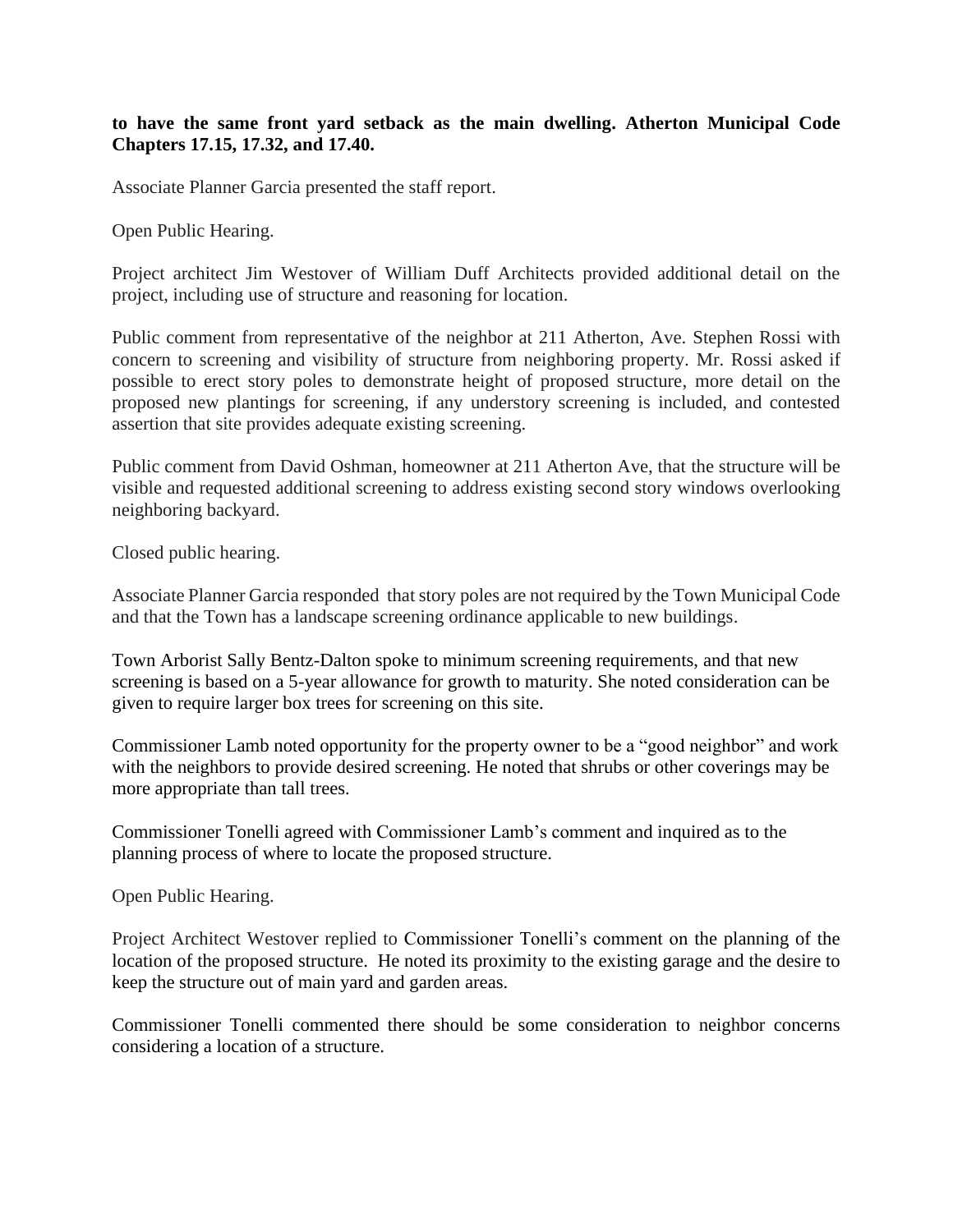Project Architect Westover commented that landscaping proposed is still open to design and it is possible to provide more screening.

Property owner of 211 Atherton Avenue Oshman commented that shrubs would be inadequate and that he can see all of the windows at the property.

Property owner representative of 211 Atherton Avenue Rossi reiterated desire for an acceptable amount of screening, with a robust combination of trees and large shrubs.

Commissioner Lamb commented that the project should be re-considered by the Planning Commission once there is a proposed landscape plan.

Closed public hearing.

Chair Lane agreed with Commissioner Lamb's comment of the need for more project landscaping details. He noted concerns with the building height and proximity to property line.

Commissioner Narancic agreed with both Lane and Lamb's comments, referenced code Section 17.15.040 which requires Special Structure Permits not to impact neighboring properties with respect to privacy and view and that the applicant has burden of satisfying that requirement. He agreed with Commissioner Lamb that applicant should work with the neighbors to satisfy conditions.

Commissioner Lerner agreed with Commissioner Narancic's comment.

Commissioner Tonelli agreed with Commissioner Narancic and reiterated his earlier comment.

Chair Lane requested that the project be re-considered with a proposed screening and landscape plan.

Commissioner Tonelli noted that bulk of construction on property is on one side of the property and said impacts on that property should be considered.

Chair Lamb asked procedural question related to whether the Commission votes on a continuance or a denial.

Principal Planner Davis explained the Commission can vote to approve, continue the item with subsequent specific directions for applicant to follow, or to deny the application and provide a basis for findings.

Commissioner Lamb asked item to be continued to next meeting, with direction that more detail on screening be provided, and that neighbors meet to resolve issues.

Chair Lane noted the Commission can request for more information for additional screening.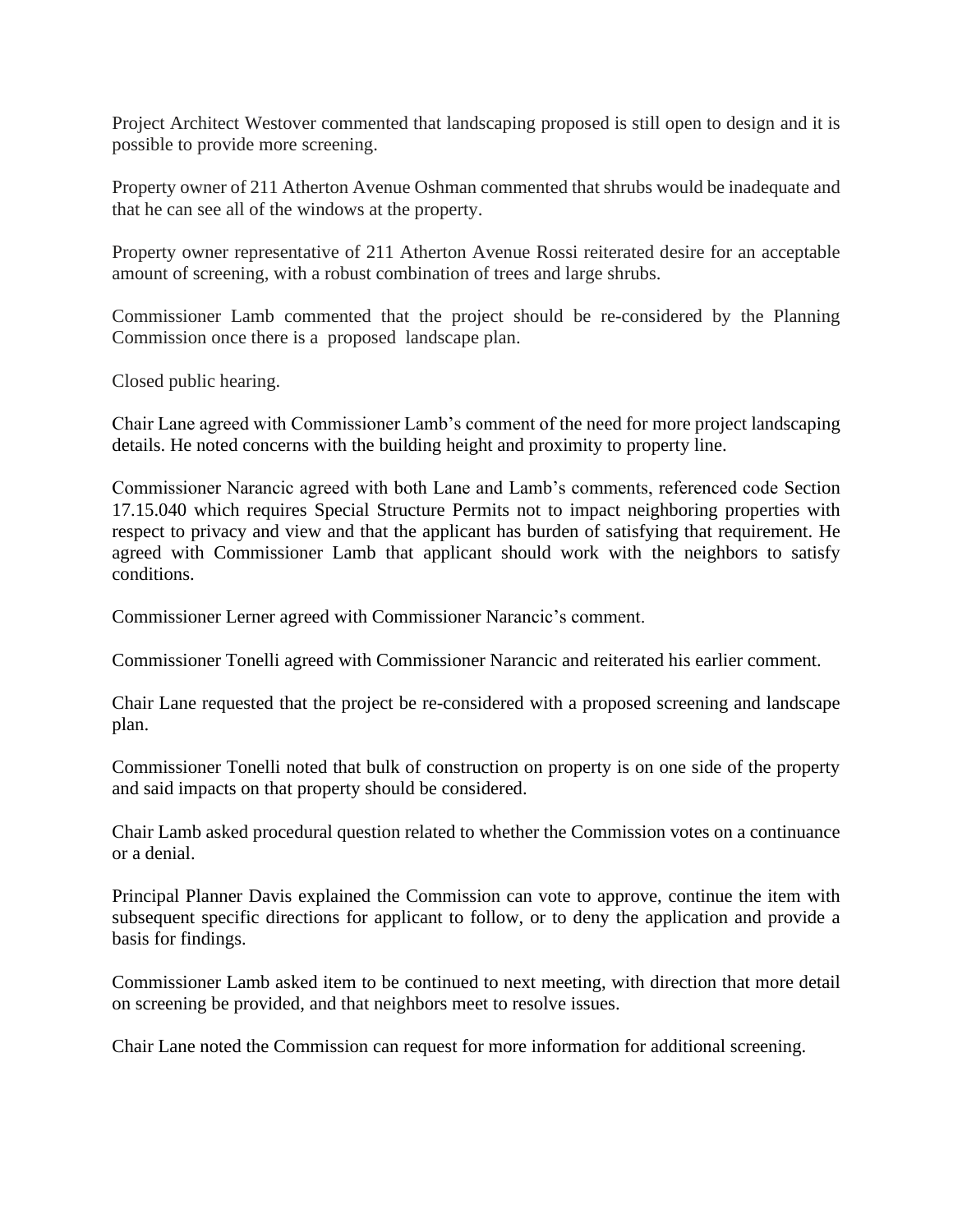Principal Planner Davis noted that if the application continued to date certain, no additional public notice would be required, but if continued to a date uncertain, a subsequent public notice mailed out.

Chair Lane asked for motion to continue the application to a date uncertain.

**MOTION to continue to a date uncertain the application for a Special Structures Permit at 207 Atherton Avenue, Atherton (APN 070-191-120) to allow the location of a detached accessory building to have the same front yard setback as the main dwelling with the direction that the applicants prepare a proposed landscape screening plan.** 

**M/S Lamb/ Tonelli Ayes: 5 Noes: 0 Absent: 0**

**b. Special Structures Permit (SSP) - 234 Park Lane, Atherton (APN 070-330-120) – Request for a Special Structures Permit to allow for a section of a proposed main residence basement to extend beyond the footprint of the first floor. Atherton Municipal Code Chapters 17.15, 17.32, and 17.44.**

Principal Planner Davis presented the staff report.

Open Public Hearing.

Project representative Steven Somers of Crest Real Estate noted project received written letter of support from homeowner at 233 Park Lane and verbal support from homeowner at 235 Park Lane. He notes that the project has not received any negative feedback from neighboring homeowners and he reiterated that the request is solely involving sub-terranean elements.

Chair Lane questioned if there was any sort of barrier around the dug out area of the basement/lightwell.

Project representative Somers replied to say there would be guard rails as required by Building Code.

Closed public hearing.

**MOTION to approve the Special Structures Permit at 234 Park Lane, Atherton (APN 070- 330-120) to allow for a section of a proposed main residence basement to extend beyond the footprint of the first floor.**

**M/S Lane/ Lamb Ayes: 5 Noes: 0 Absent: 0**

**c. Heritage Tree Removal Permit (HTR) – 24 Hawthorne Drive, Atherton (APN 061-133- 020) – Request for a Heritage Tree Removal Permit to allow the removal of one (1) heritage oak tree. Atherton Municipal Code Chapter 8.10.**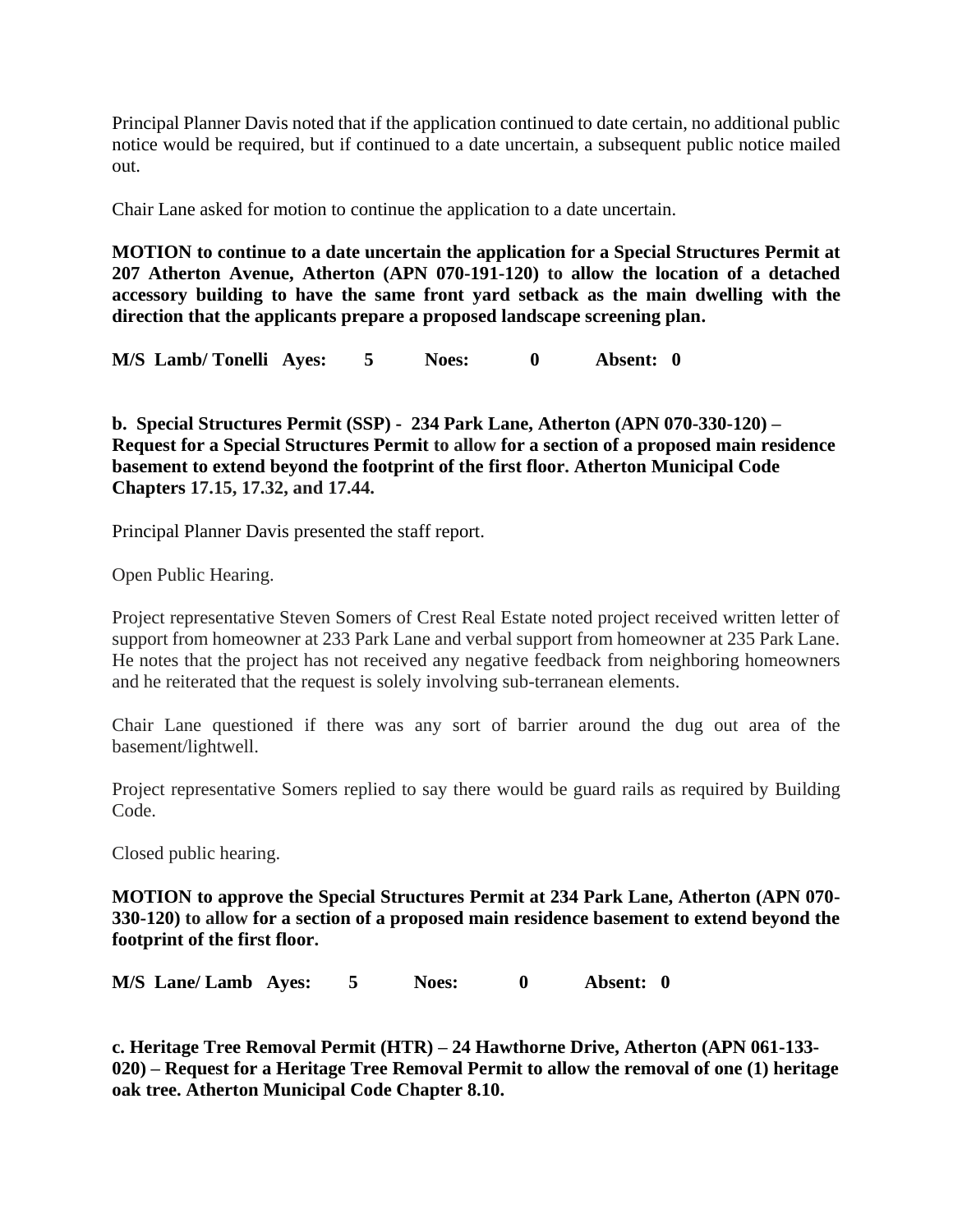Principal Planner Davis presented the staff report.

Open Public Hearing.

Project architect Jessica Stuenkel from Feldman Architecture spoke to the health of the tree and its encroachment into the main buildable area.

Commissioner Tonelli asked if Oak #2 on the proposed plan would remain.

Project architect Stuenkel responded that Oak #2 would remain.

Chair Lane read public comment submitted by Chris Klint, homeowner at 40 Irving Avenue, that leaves on the oak subject for removal do not appear to be healthy and that they do not have an issue with the removal. The public comment was noted that the proposed residence would encroach into the canopy of Oak #2.

Chair Lane asked Bentz-Dalton of encroachment issues on Oak #2 which is slated to remain.

Town Arborist Bentz-Dalton stated that the applicant is in process of applying for a staff exception for a TPZ 8x away from the proposed structure, but that application has not yet been reviewed. She noted that the existing garage is closer than 8x to the tree, that the new structure would be further away, and that the applicant initially requested to remove Oak #2, but that the application was denied.

Closed public hearing.

Commissioner Tonelli thanked Town Arborist Bentz-Dalton for her work and stated his satisfaction that the plan would preserve other trees on the property.

**MOTION to approve the Heritage Tree Removal Permit at 24 Hawthorne Drive, Atherton (APN 061-133-020) to allow the removal of one (1), 29-inch Coast Live Oak heritage tree.**

**M/S Tonelli / Lamb Ayes: 5 Noes: 0 Absent: 0**

**d. Tree Protection Zone Exception (TPZ) – 4 Basset Lane, Atherton (APN 061-350-160) – Request for a Tree Protection Zone exception associated with five (5) heritage trees to remain from a TPZ of 10 times (10x) the trees diameter to three – seven and a half (3x – 7.5x) times the trees diameter. Atherton Municipal Code Chapter 8.10.**

Associate Planner Garcia presented the staff report.

Town Arborist Bentz-Dalton spoke to best-practices of using a TPZ of 6x instead of a lower proposed TPZ of 5x for Tree #22. She noted that the Code requires 10x and that a staff exception can be considered as low as 8x.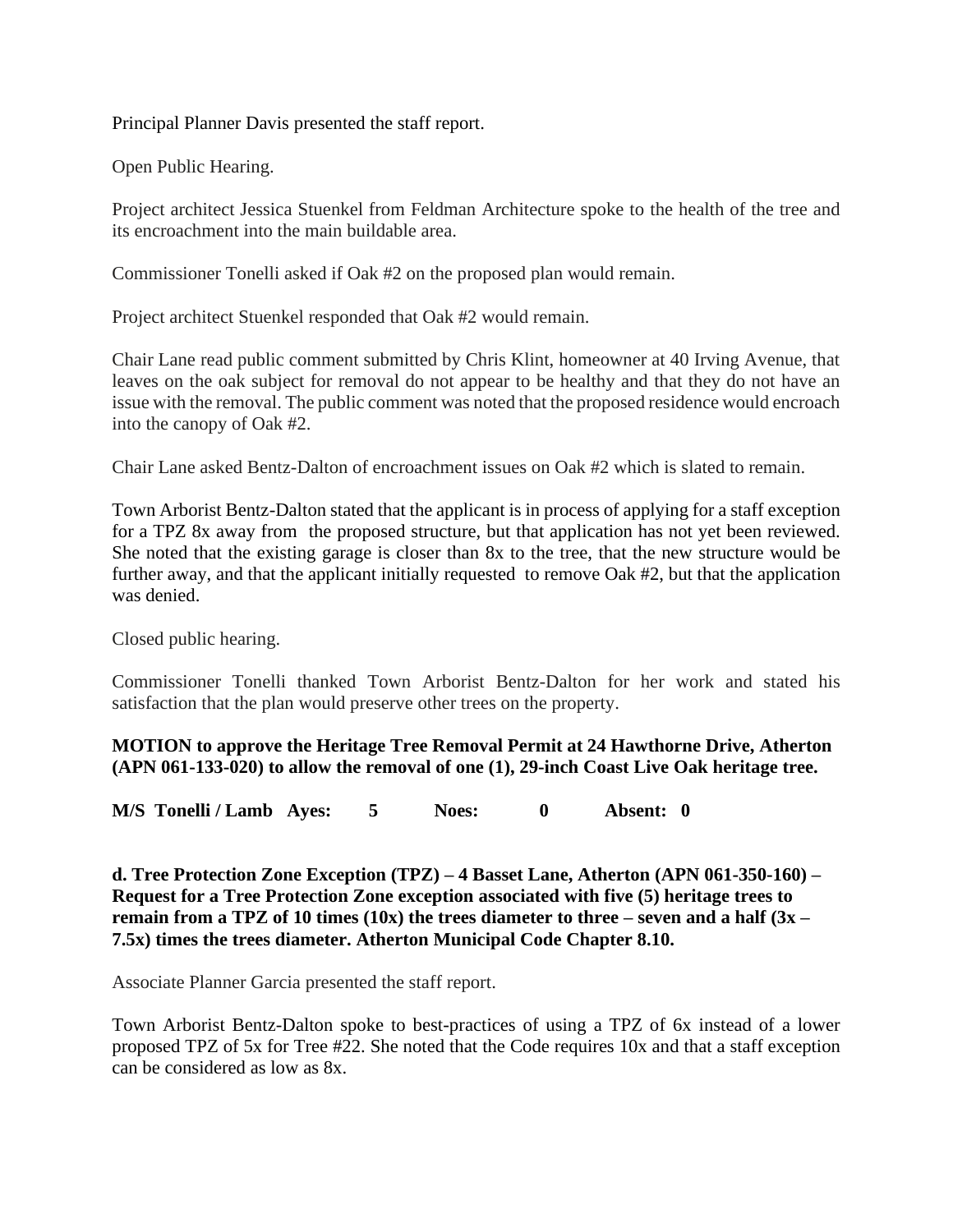Commissioner Tonelli asked a clarifying question about TPZ exceptions and the communication between the applicant and the Town Arborist to date.

Town Arborist Bentz-Dalton clarified the exception process, explained the communication with the applicant so far, and how the recommendation of a TPZ of 6x was arrived at.

Chair Lane asked if the proposed new construction was a slab.

Town Arborist Bentz-Dalton confirmed the proposed new construction is slab.

Commissioner Tonelli asked if any potential difficulties in enforcing specifics noted in the exception.

Town Arborist Bentz-Dalton stated no difficulties foreseen; the specifics of mitigation would be enforced through typical inspection process.

Open Public Hearing.

Project representative Megumi Aihara from Spiegel Aihara Workshop discussed recent site changes undertaken by homeowner and efforts to improve conditions for existing trees. She noted that the location for structures was chosen as the least disruptive to the property and noted the work down with the Town Arborist to date. She further noted the project arborist's opinion that the proposed ADU plan would not negatively impact Tree #22 and shared new photos.

Chair Lane asked about possibility of relocating the pool equipment as shown in plan.

Project representative Aihara stated the moving of the pool equipment could be possible.

Commissioner Lamb thanked staff and applicant for the level of work on the proposed plans and clarity in presentation.

Project arborist Kevin Kielty on call, unable to speak due to technical issues.

Closed public hearing.

Commissioner Lamb stated he was fine with what he saw and reiterated satisfaction with the level of work displayed.

Commissioner Narancic agreed with Commissioner Lamb.

Commissioner Tonelli agreed with Commissioner Narancic.

Commissioner Lerner agreed with Commissioner Tonelli, Narancic, and Lamb.

Chair Lane asked Town Arborist Bentz-Dalton if the new information presented from the applicant had changed her recommendation of a TPZ of 6x.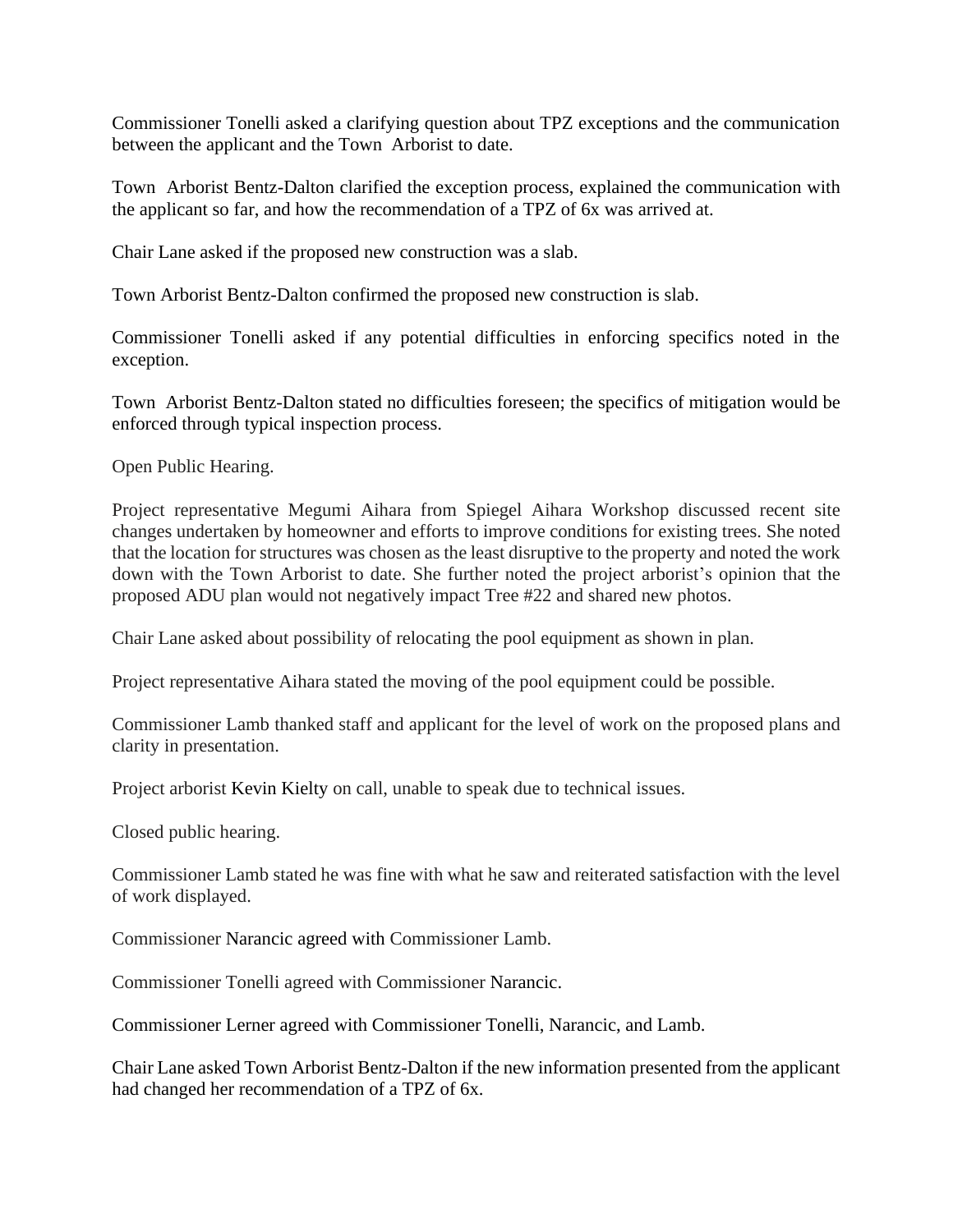Town Arborist Bentz-Dalton stated she still supported a TPZ of 6x.

Chair Lane thanked Town Arborist and stated he would like the pool equipment to be moved as feasible.

Associate Planner Garcia stated pool equipment is required to meet current standards for accessory structures with 10-foot side and rear setback.

Chair Lane reiterated the request to move the pool equipment to reduce impact on the tree area and asked for the proposed square footage of the ADU within the TPZ of 6x for Tree #22.

Project representative Aihara stated the ADU area within TPZ of 6x is 23.5 square feet.

Chair Lane stated desire to move forward with project provided moving of pool equipment was also conditioned.

Commissioner Lamb asked a question of how a proposed motion would proceed if the Commission wished to include such a pool equipment relocation condition.

Principal Planner Davis clarified that Commission can read the formal motion and include a change to staff recommendation by amending condition number two and striking reference to a recommended TPZ of 6x for Tree #22.

Chair Lane read the public comment letter from Douglas and Joyce Hamilton of 2 Basset Lane requesting additional items: painting of metal roof of ADU facing 2 Basset Lane, the installation of new hedging to screen new construction and the control for blowing of dust from construction onto neighboring property.

Town Arborist Bentz-Dalton noted standard screening requirements apply per Town ordinance.

Associate Planner Garcia commented current roof proposed is compliant with Town Code.

**MOTION to approve the Tree Protection Zone exception at 4 Basset Lane (APN 061-350- 160) for five heritage trees: tree #23 to five times (5x) the diameter, tree #24 to six times (6x) the diameter, tree #25 to four times (4x) the diameter, tree #19 to six times (6x) the diameter, and striking for tree #22 the proposed six times (6x) the tree's diameter and proposing five times (5x) the tree's diameter for the proposed ADU and three times (3x) the trees diameter for the proposed barbecue deck with the condition that the pool equipment area be relocated in accordance with setback requirements for the Town.**

**M/S Lamb/ Narancic Ayes: 5 Noes: 0 Absent: 0**

**e. Heritage Tree Removal Permit (HTR) and Tree Protection Zone Exception (TPZ) – 133 Burns Avenue, Atherton (APN 060-231-080) – Request for a Heritage Tree Removal**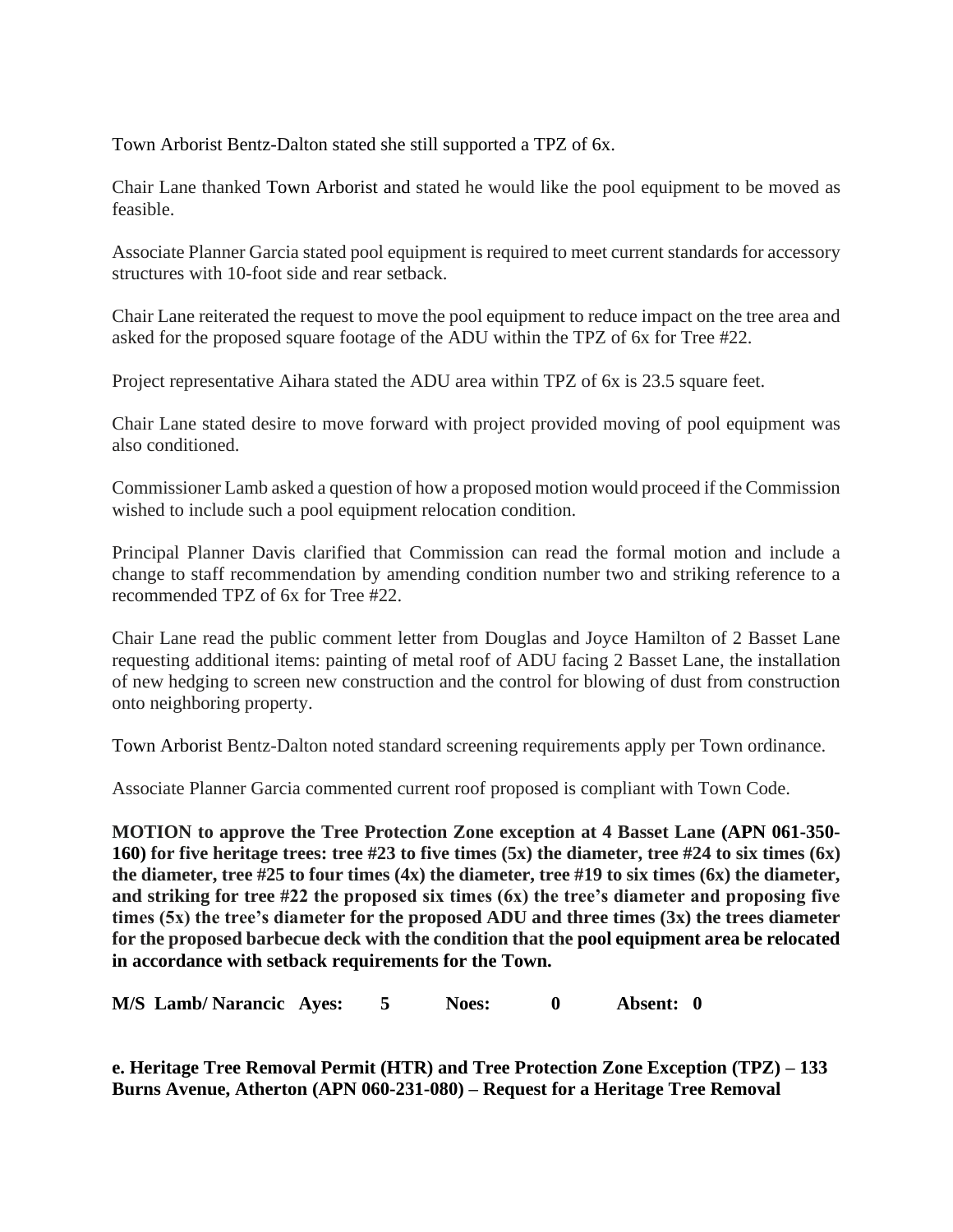**Permit to allow for the removal of one (1) heritage oak tree and a Tree Protection Zone exception associated with three (3) heritage trees to remain from a TPZ of 10 times (10x) the trees diameter to five to seven times (5x-7x) times the trees diameter. Atherton Municipal Code Chapter 8.10.**

Associate Planner Garcia presented the staff report.

Chair Lane had a question regarding a tree marked with an X on the proposed plan.

Town Arborist Bentz-Dalton clarified the image showed a tree within the buildable area that was allowed to be removed.

Open Public Hearing.

Project representative LauraMae Sarusi from Pacific Peninsula Architecture emphasized presence of 20 heritage size trees on property and spoke to the effort to create additions with a one-story structure in keeping with the neighborhood. She noted that the oak proposed for removal would not reduce screening to neighbors or change presence of lot to neighbors. She stated that if the garage structure was moved forward to protect the oak, it would infringe on a cedar tree on the property. Lastly she noted that the applicant did outreach to neighbors and received support from homeowners at 49 McCormick Lane and 145 Burns Ave.

Property owner Jenny Beeler thanked the Commission for their time and noted the desire to maintain trees and single-story character of neighborhood.

Closed public hearing.

Commissioner Tonelli asked Town Arborist Bentz-Dalton if there was a way to save both trees by moving garage forward.

Town Arborist Bentz-Dalton commented the proposed garage could possibly be pulled up to 8x the TPZ zone for the heritage cedar in front of property (tree #2).

Open Public Hearing.

Project representative Sarusi raised concern of cars not having adequate space to back up from the garage if moved forward.

Closed public hearing.

Chair Lane commented he does not see findings to support removal of tree and asked Town Arborist Bentz-Dalton if there was any previous construction in tree's area.

Town Arborist Bentz-Dalton noted all encroachment in the tree's area is new construction.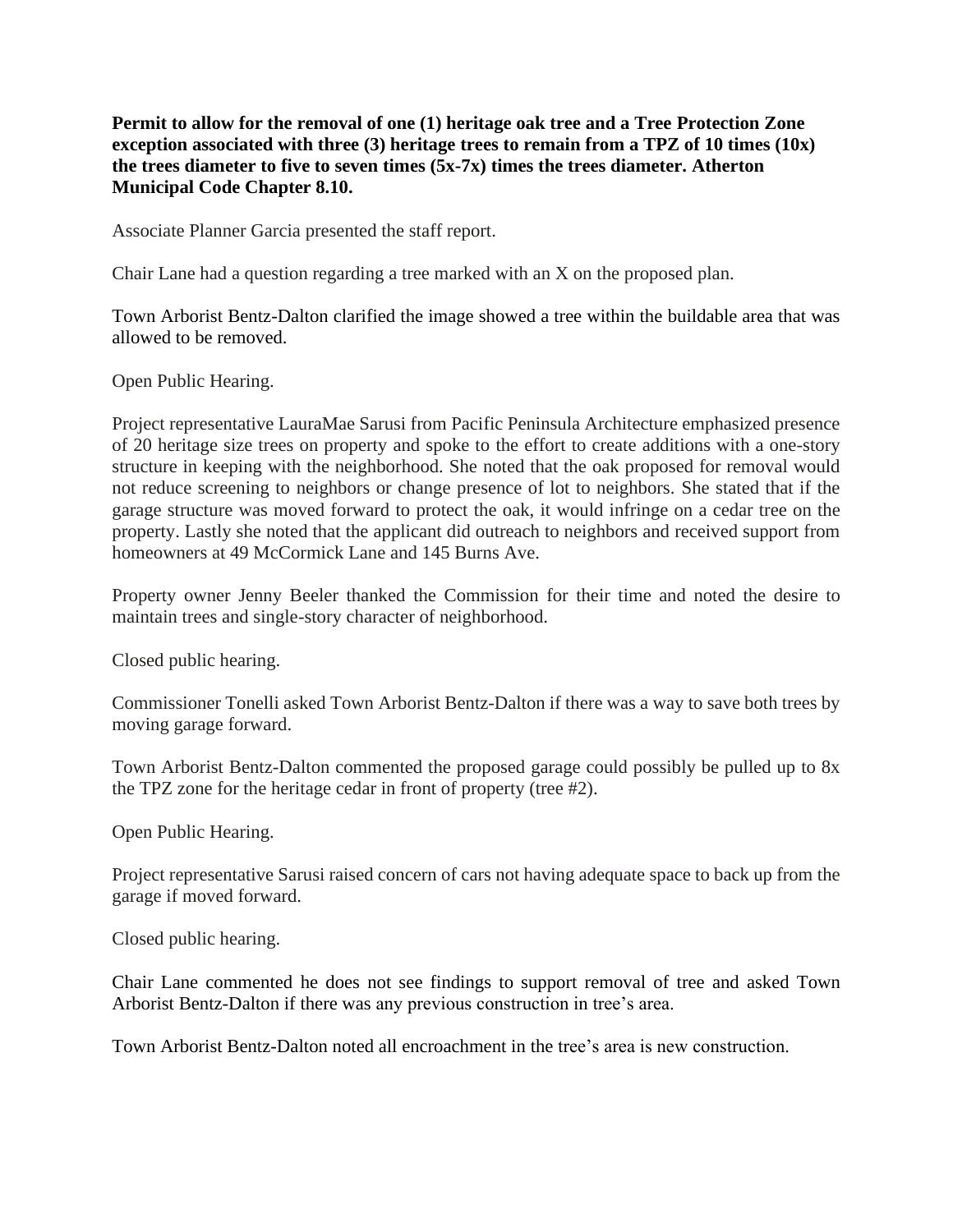Chair Lane commented on his satisfaction with single-story design of house and reiterated he does not see enough basis to justify the tree's removal.

Commissioner Narancic referenced Code 8.10.040 and criteria for a heritage tree removal, considering character of lot and presence of other trees. He stated the current conditions do not appear enough to satisfy the requirements to consider health of tree and potential risk to property and safety and that he would not support approval of the application.

Commissioner Tonelli stated he had no other comments or questions.

Open Public Hearing.

Public comment from Project Architect Jude Kirik providing additional background on design process and effort with respect to existing trees. He asked if there was a way to, barring removal, reduce the TPZ for tree #5 and noted changes to foundation design with respect to trees. He reiterated the desire to protect heritage trees on the property.

Project representative Sarusi noted the area near tree would be for paving and garage and that the depth of material would be minimal.

Commissioner Narancic asked Town Arborist Bentz-Dalton if a lower TPZ for tree 5 had been studied.

Town Arborist Bentz-Dalton noted a TPZ less than 8x had not yet been considered for tree 5.

Project Architect Kirik noted other TPZ exceptions for the proposed pool design were omitted from packet for simplicity and that the applicant was planning to return next month to the Commission for those exceptions and could work further with town arborist on new proposal for tree 5.

Closed public hearing.

Chair Lane asked staff to continue work to study additional mitigations for tree 5 and potential impacts on redwoods. Clarified that commission not required to take action on item A within the application.

Commissioner Tonelli stated support for a motion to direct further study of reduced TPZ area for tree 5.

Principal Planner Davis noted a motion was needed to act on Heritage Tree Removal Permit. Following that action, the Commission could note additional comments for a future application.

**MOTION to approve the Tree Protection Zone Exception at 133 Burns Avenue (APN 060- 231-080) associated with three (3) heritage trees to remain from a TPZ of 10 times (10x) the trees diameter to five to seven times (5x-7x) times the trees diameter.**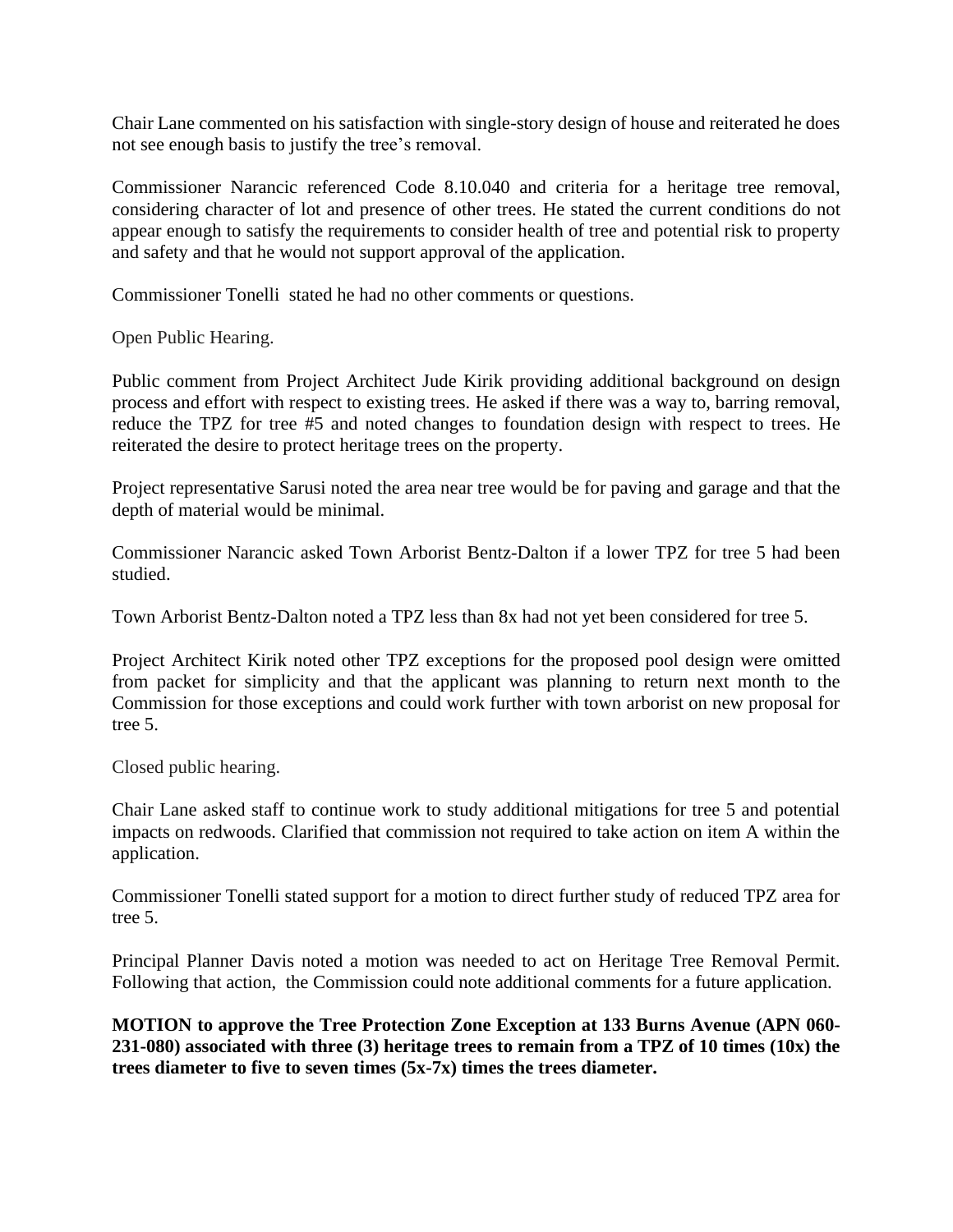**M/S Lane/ Lamb Ayes: 5 Noes: 0 Absent: 0**

**MOTION to deny the request for a Heritage Tree Removal permit at 133 Burns Avenue (APN 060-231-080) for one coast live oak (tree #5) .**

**M/S Narancic/ Lane Ayes: 4 Noes: 1 Absent: 0**

Commissioner Narancic requests staff, including Town Arborist Bentz-Dalton, to work with the applicants in determining whether a TPZ of less than 8x would be appropriate for tree #5 and if the applicant wishes to submit an application for a reduced TPZ they are invited to do so.

## **5. STAFF REPORTS**

Principal Planner Davis provided update on the joint study session with City Council regarding housing laws, upcoming housing element update, and the updated regional housing needs allocation process (RHNA) stating that additional study sessions providing more detail and analysis to occur in the future.

Chair Lane commented on desire for use around the edge, preferably a retirement home or similar use targeted to a special function not likely to change character of neighborhood. Commented on his attendance of San Mateo Countywide Housing Forum and organizations present at meeting. Stated meeting was focused on housing approvals rather than a community plan.

Commissioner Lamb thanked Chair Lane for attending meeting on commission's behalf.

Chair Lane commented on the attendance of representatives from Woodside and interest in their discussions.

Principal Planner Davis stated the Council authorized a request for proposal (RFP) for a new consultant position in the Town for a sustainability coordinator and that the position was intended to help support environmental and sustainability-based issues in Town.

Principal Planner Davis noted a May Planning Commission meeting would be scheduled with a full agenda.

#### **6. COMMISSIONERS' REPORTS**

Chair Lane commented on Atherton Police Department's work on a crime prevention manual.

# **7. ADJOURN**

The meeting was adjourned 8:22 PM

Respectfully Submitted: